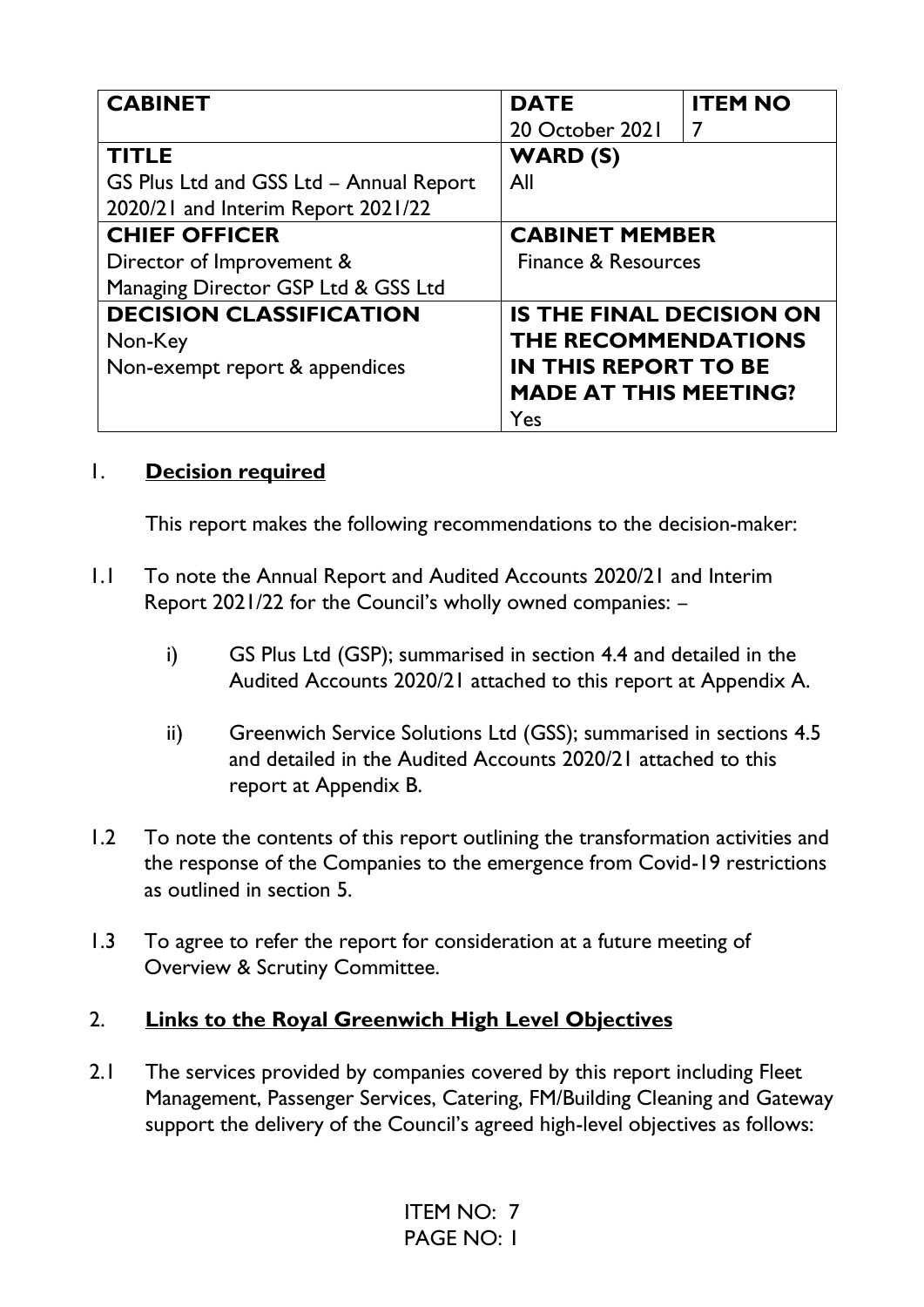- A Healthier Greenwich
- A Great Place to Grow Up
- A Cleaner, Greener Greenwich
- Economic Prosperity for All
- A Strong Vibrant and Well-run Borough

### 3. **Purpose of Report and Executive Summary**

3.1 This report is a regular information item comprising of the Annual Report of the Council's wholly owned companies GSP and GSS. The Outturn for 2020/21 and Audited Accounts are now reported which updates Members on the trading positions of the companies and reports an aggregated operating surplus of £0.133m before tax across the two companies, which has been achieved in the most testing of trading conditions and is summarized in table 1 below:

| 2020/21 Profit and Loss<br><b>Account</b>        | <b>GSP</b><br><b>Outturn</b><br>$\mathbf{f}$ m | <b>GSS</b><br><b>Outturn</b><br>$\mathbf{f}$ m | <b>Aggregate</b><br><b>Position</b><br>$\mathbf{f}$ m |
|--------------------------------------------------|------------------------------------------------|------------------------------------------------|-------------------------------------------------------|
| <b>Operating Surplus/(Deficit)</b><br>before Tax | 0.436                                          | (0.303)                                        | 0.133                                                 |
| Less: Corporation Tax                            | 0.182                                          |                                                | 0.182                                                 |
| Surplus/(Deficit)                                | 0.254                                          | (0.303)                                        | (0.049)                                               |

Table 1

3.2 The report also provides a commentary on the interim financial prospects for 2021/22 for each company and outlines the progress on transformation activities and the plans of the companies' services following emergence from the most severe Covid-19 restrictions.

## 4. **Introduction and Background**

4.1 The Cabinet on 20 February 2019 considered a report on the future direction of the Companies and a decision was taken to insource Fleet, Passenger and the Cleaning and Facilities Management of RBG buildings, but move away from the provision of Catering, Building Cleaning and ICT support to schools over a period of transformation of up to 3 years. This action was likely to result in the closure of the Companies. This decision was ratified by both Company Boards on 28 February 2019 who also agreed a 3-year Implementation Business Plan which was itself ratified by the Chief Executive, RBG, in consultation with the Cabinet Member for Finance & Resources, reflecting the joined-up approach between the Council and the Companies.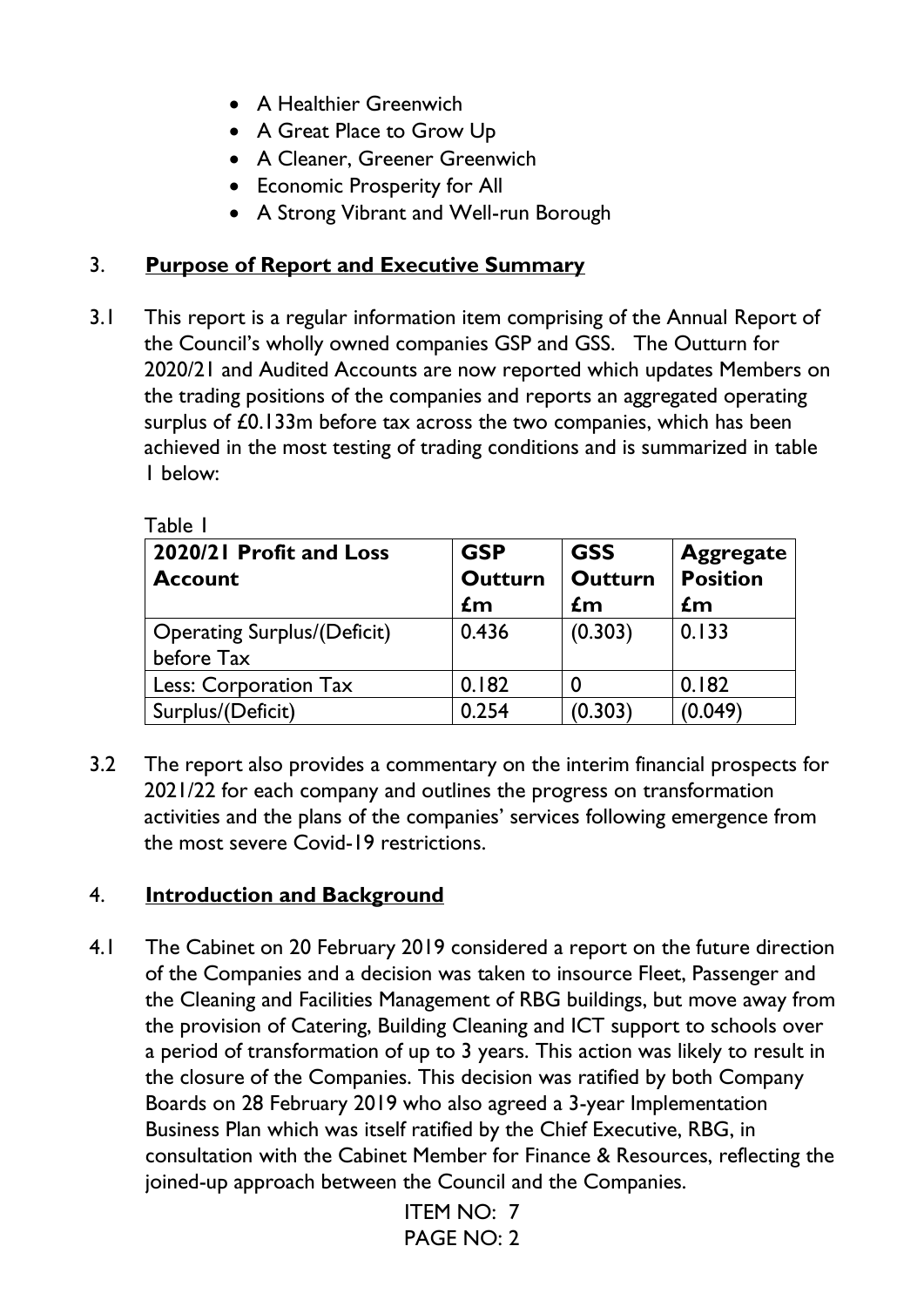- 4.2 In considering the previous Annual Report to Cabinet on 16 December 2020 it was agreed to align the business transformation timescales for the company with the Council's MTFS to 2024/25, extending the planned timescales by a further 3 years.
- 4.3 Ongoing RBG Corporate governance is maintained by a Transformation Strategy Group led by the Chief Executive and additional RBG Member oversight is achieved through the Member Working Group established by Cabinet, holding its fifth 6-monthly meeting in September 2021.

#### GS Plus Ltd Financial Result 2020/21

4.4 GSP made an in-year operating surplus before tax of £0.436m in 2020/21 on a turnover of £24.236m. This compares to a deficit of £0.370m before tax on a turnover of £30.991m in the year before. The 2020/21 position is subject to Corporation Tax charges totalling £0.182m resulting in a net surplus after tax of £0.254m (see Table 2 below).

| Table 2                             |       |       |
|-------------------------------------|-------|-------|
| <b>GSP Accounts Summary 2020/21</b> | £m    | £m    |
| <b>Operating Surplus before Tax</b> | 0.436 |       |
| <b>Less: Corporation Tax</b>        | 0.182 |       |
| Profit & Loss A/c - Surplus         |       | 0.254 |

- 4.4.1 The operating surplus follows a difficult first half year with heavy losses and loss of turnover on catering activities. A much stronger final quarter performance saw robust interim charging arrangements in place with schools to reduce losses and experience gained from earlier lockdowns enabled a rapid deployment of skeleton staffing alongside the furlough of unused staff hours. RBG funded services remained stable and while these staff and transport resources were redirected to support RBG we also secured shortterm savings where possible. Cleaning remained in high demand as a muchvalued service throughout which increased earnings. These combined efforts to claw back the trading position was reflected in the net surplus achieved.
- 4.4.2 A copy of the audited accounts for 2020/21 is attached as **Appendix A**.
- 4.4.3 Over the years, GS Plus has built up reserves; as at the end of 2020/21 the company's accumulated reserve amounted to £2.918m.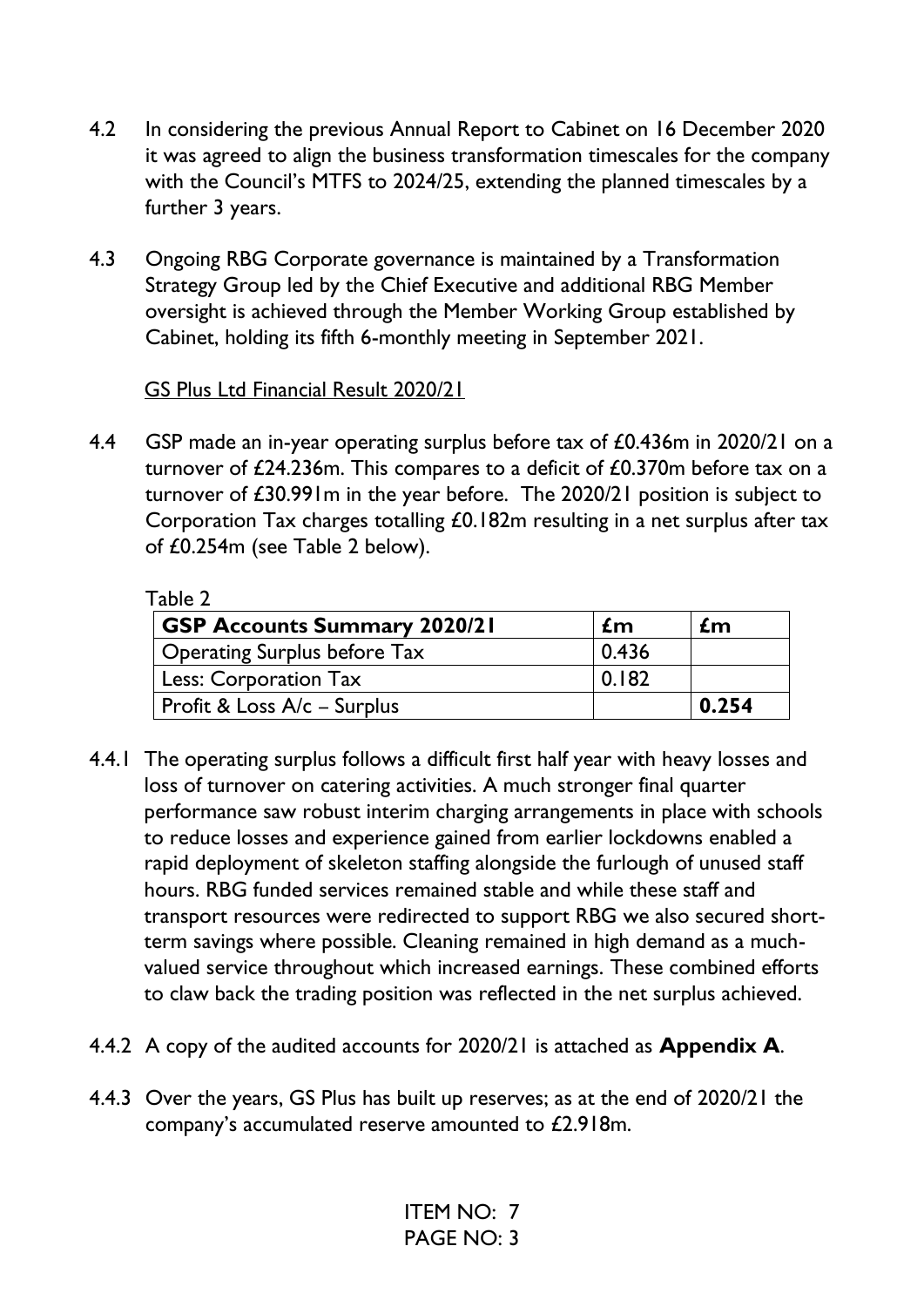### GS Plus Ltd Provisional Forecast 2021/22

4.4.4 This year, a deficit budget of £289k was set reflecting a range of income uncertainties at the time across various services, most notably for the final 4 months of the school catering contracts. Passenger service requirements are under review with the RBG client leads which once confirmed will require GSP to complete a service restructure to maximise operating efficiency against the new service levels. A Core Services savings target of £208k is also required in year to reflect the reduction in turnover across the company. Monitoring currently indicates the position is being maintained within the budget forecast based on early trends for the first 4 months of the year.

#### GSS Ltd Financial Result 2020/21

- 4.5 GSS made an in-year operating deficit before tax of £0.303m in 2020/21 on a turnover of £0.85m compared to a deficit of £0.089m before Tax on turnover of £2.45m in the year before.
- 4.5.1 The operating deficit is in line with monitoring expectations and primarily reflects the disruptions to Gateway Agency's costs and earnings caused by the Covid-19 pandemic. This included maintaining furloughed agency staff on full pay during the initial months of the first Covid-19 lockdown.
- 4.5.2 A copy of the audited accounts for 2020/21 is attached as **Appendix B**.
- 4.5.3 Over the years, GSS has built up reserves; as at the end of 2020/21 the company's accumulated reserve including the above amounted to £0.484m.
- 4.5.4 GSS Ltd Provisional Forecast 2021/22

This year, Gateway Agency activity has now stabilised, albeit at a lower level following the ending of catering operations. Ongoing operating costs are being reduced to reflect this smaller scale to improve the trading position going forward. Monitoring currently indicates a position in line with the deficit budget of £138k assumed for 2021/22. Further improvement is expected as the full year effect of current year savings are realised in 2022/23.

- 5. Service Transformation & Response to the Covid-19 Disruptions
- 5.1 Work has continued to progress the companies movement back into a cautious "business as usual" following the emergence from a second major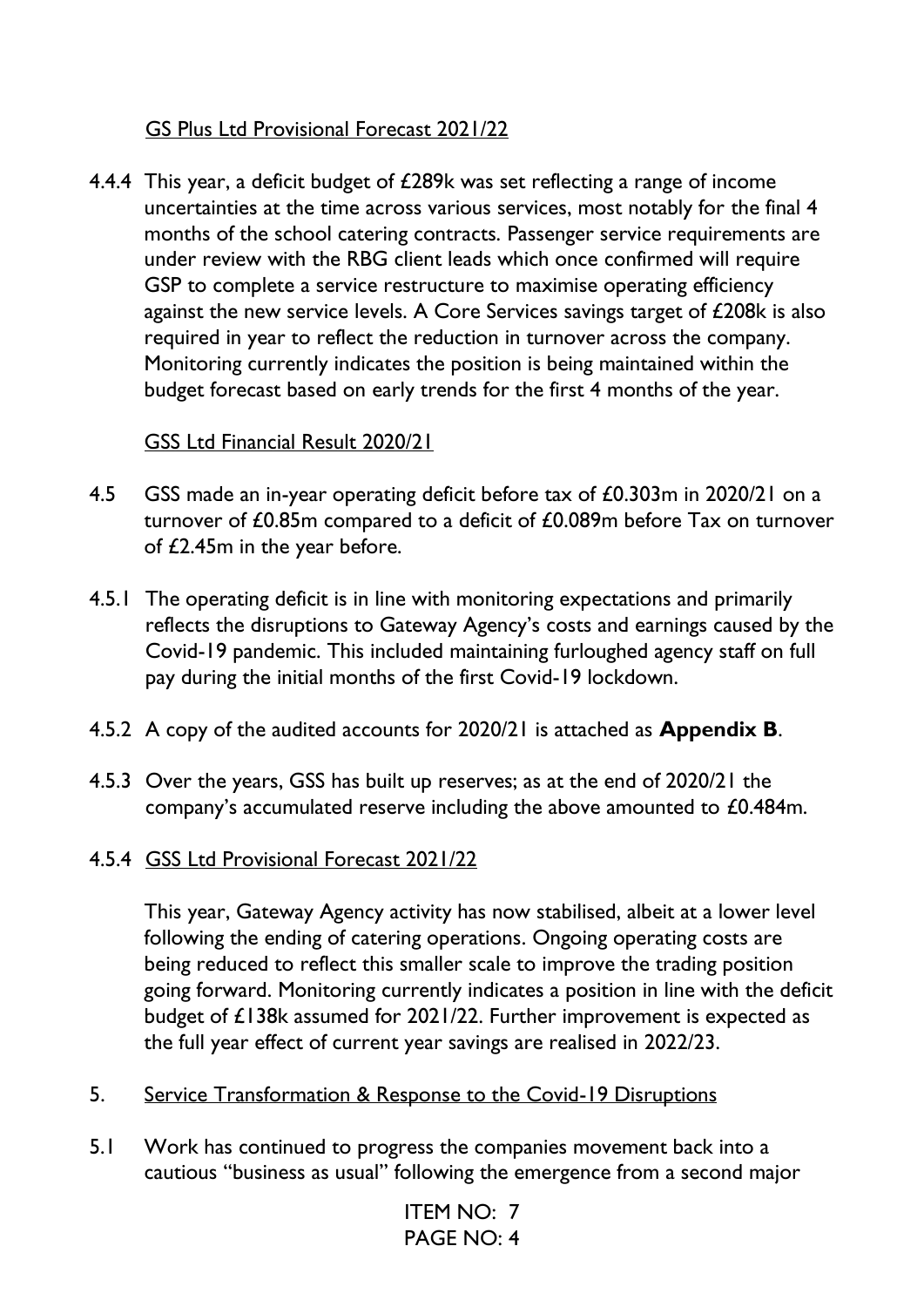lockdown in the Spring of 2021 and as we work through a new operational year full of challenges.

- 5.2 **Catering** has successfully demobilised from the 45 LEA sites and the 5 non-GCSP school sites, handing facilities back to schools on schedule and completing the TUPE transfer of all eligible staff to the new service providers by 31 July 2021. This included several agency staff who were supporting the catering service and were taken into vacant permanent roles prior to the handover. The completion of this key strand of transformation now removes a significant area of operational risk to the companies going forward.
- 5.3 **Cleaning/FM –** the demand for cleaning has continued to date with enhanced routine cleaning regimes for RBG buildings under revised safe operating procedures, implemented by Facilities Management. Ad hoc and regular enhanced cleans also continue at some schools and other sites. This has continued to contribute valuable additional income to the companies, although work is expected to be scaled back over time.

Following the withdrawal from Catering, senior management focus is now directed to a review of cleaning operations to refresh management structures and, in view of the extended transformation timetable, to work towards retaining contracts with schools and other clients who operate as Council service delivery partners within RBG owned buildings. The approach is to try to achieve competitive prices for quality services by improving efficiency to maintain or improve net returns to the company.

Facilities Management have frozen current year charges at 2020/21 levels by absorbing costs within existing resources, providing RBG with real terms savings. It has also recently worked with RBG to reduce other building support services costs while at the same time temporarily increasing service hours cover in response to the clients evolving service needs.

5.4 **Passenger Transport** – has been busy implementing rounds for the interim return of some Adults services and reconfiguring SEN bus rounds for the new school year as required by the RBG client, together with taxi rounds procured on behalf of the SEN client from the framework managed by GSP. Current charges remain based on 2019/20 pre-Covid service levels and need to be agreed going forward to fully reflect current costs, pending confirmation of longer-term requirements.

As part of its modernising program Passenger Services has achieved Fleet Operator Recognition Scheme (FORS) Bronze level accreditation standards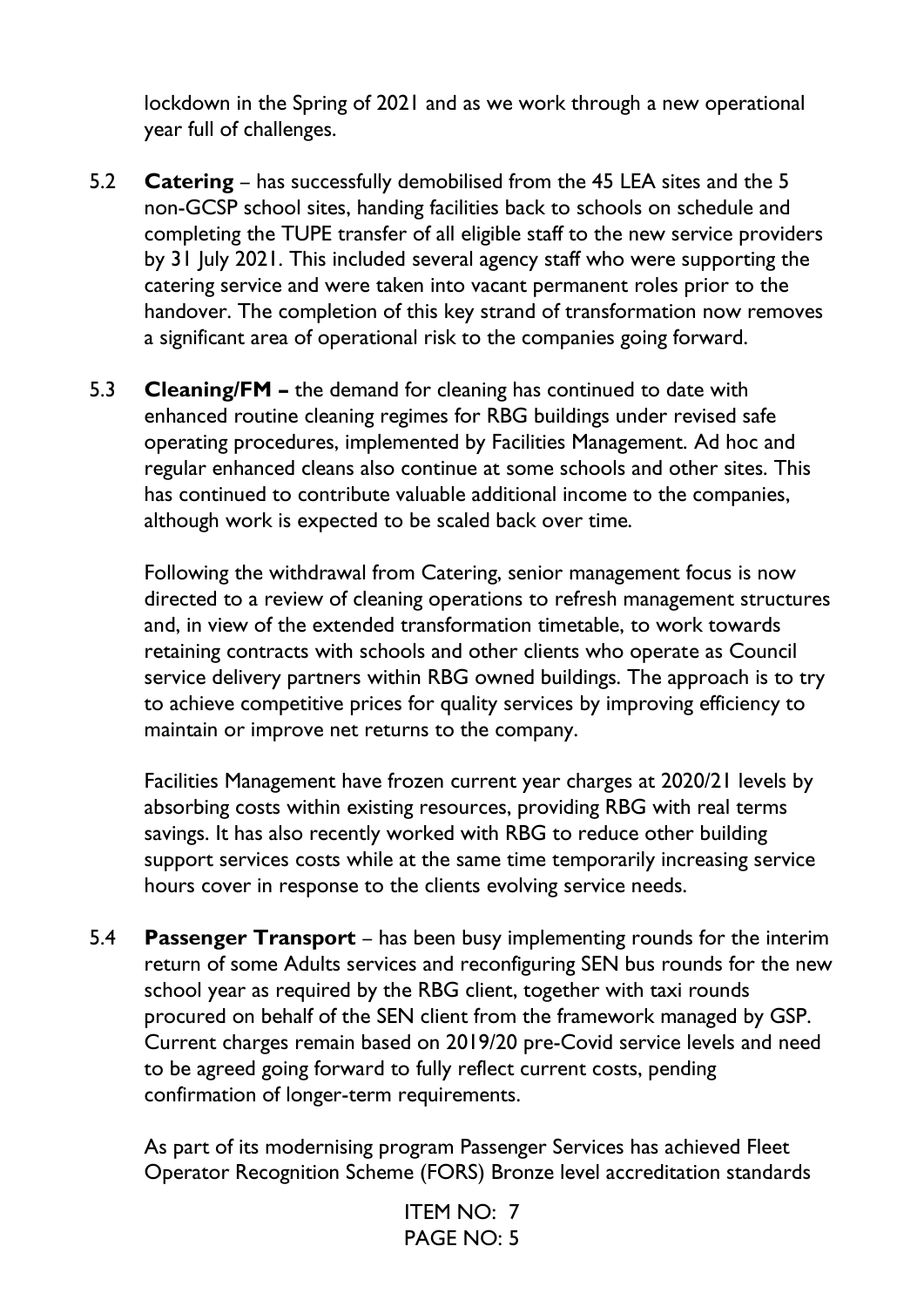for its quality management of health & safety, training and compliance systems and is actively working towards Silver assessment.

- 5.5 **Fleet Services** External trading functions around HGV/PSV and MOT testing has seen business pick up although turnover for external vehicle repair and servicing work has been slower to recover. Fleet rates have been revised following agreement with RBG. Modernisation and electrification of around 100 vehicles is underway requiring careful planning of new fuelling requirements, commissioning of new vehicles and the preparation for disposal of retiring vehicles.
- 5.6 **ICT**/**Back Office** continue to support staff and clients in the delivery of front-line services and keep functions running, while keeping up to date with the changing regulatory and service environment and achieve major change management events such as the demobilisation from Catering,

#### 5.7 Conclusion and Looking Forward

This paper has briefly updated the continuing journey of the companies and staff as we emerge from the unprecedented scenarios that faced the various stakeholders and now take stock to stabilise the companies going forward. The realignment of the transformation timetable to coincide with the RBG MTFS 2024/25 has led to the development of draft service-based business plans to reflect the new minimum 3.5-year operating term. These will consider revised approaches including new opportunities to retain or grow work as well as responding further should the work base shrink from permanent reductions by school or RBG clients. The companies will continue to work closely with the shareholder to agree the direction regarding staffing and risks and maintaining the liquidity of the companies going forward.

#### 6. **Available Options**

- 6.1 Option 1 to agree to refer the present version of the report for consideration at a future meeting of Overview & Scrutiny Committee.
- 6.2 Option 2 to ask Officers to make changes to the report before it is sent for consideration at a future meeting of Overview & Scrutiny Committee.

#### 7. **Preferred Option**

7.1 Option 1 - to agree to refer the present version of the report for consideration at a future meeting of Overview & Scrutiny Committee.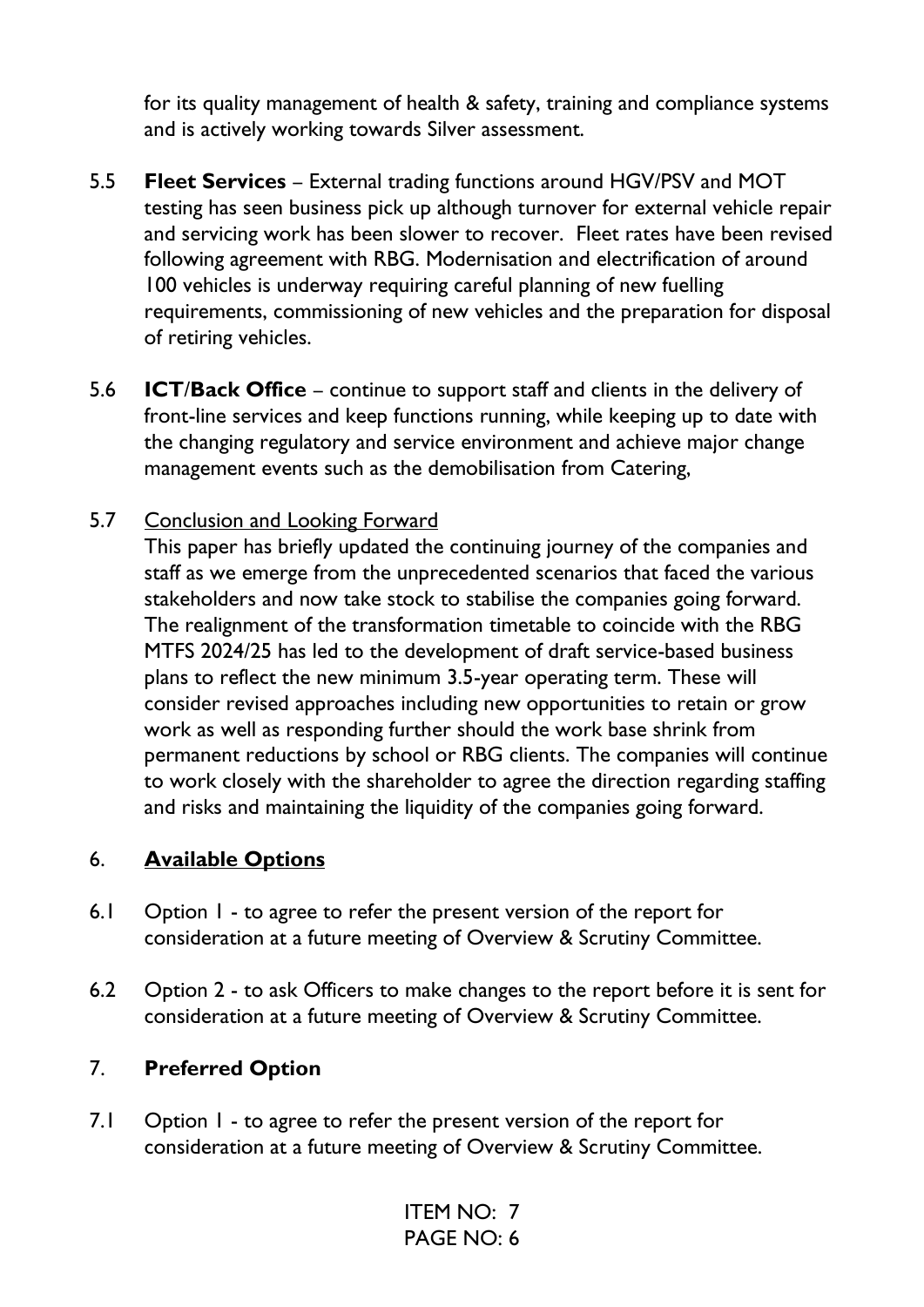## 8. **Reasons for Recommendations**

8.1 The Council's Companies are required to provide an Annual Report to Cabinet. Although this is primarily an information item Cabinet is asked to agree to refer the report for consideration at a future meeting of Overview & Scrutiny Committee in accordance with established protocol.

## 9. **Consultation Results**

9.1 This report fulfils a requirement to submit an Annual Report to Cabinet which forms part of the overall Governance framework in which the Companies operate, which is outlined further in sections 4.1-4.3 and 8.1 above. The Statement of Accounts for each Company has been reported to and approved by the Board's at their meetings on 10 September 2021, in accordance with the Directors responsibilities under the Companies Act 2006. While this is primarily an information report to RBG on the progress and plans of the companies, the key to the success of these plans will be based on close ongoing co-operation with the clients to ensure the services are properly specified and deliver what is required with efficient and effective outcomes for both organisations.

| <b>Issue</b>      | <b>Implications</b>                         | <b>Sign-off</b> |
|-------------------|---------------------------------------------|-----------------|
| Legal             | The purpose of this report is to            | <b>John</b>     |
| including         | recommend Cabinet:                          | Scarborough,    |
| Human             |                                             | Director of     |
| <b>Rights Act</b> | (1) To note the Annual Report and           | Legal Services, |
|                   | Audited Accounts 2020/21 and Interim        | 17 September    |
|                   | Report 2021/22 for the Council's wholly     | 2021            |
|                   | owned companies, Greenwich Service          |                 |
|                   | Solutions Ltd (GSS) and GS Plus Ltd (GSP).  |                 |
|                   | (2) To note the contents of this report     |                 |
|                   | outlining the transformation activities and |                 |
|                   | the response of the Companies to the        |                 |
|                   | emergence from Covid-19 restrictions as     |                 |
|                   | outlined in section 5.                      |                 |
|                   | (3) To agree to refer the report for        |                 |
|                   | consideration at a future meeting of        |                 |
|                   | <b>Overview &amp; Scrutiny Committee.</b>   |                 |
|                   |                                             |                 |

## 10. **Cross-Cutting Issues and Implications**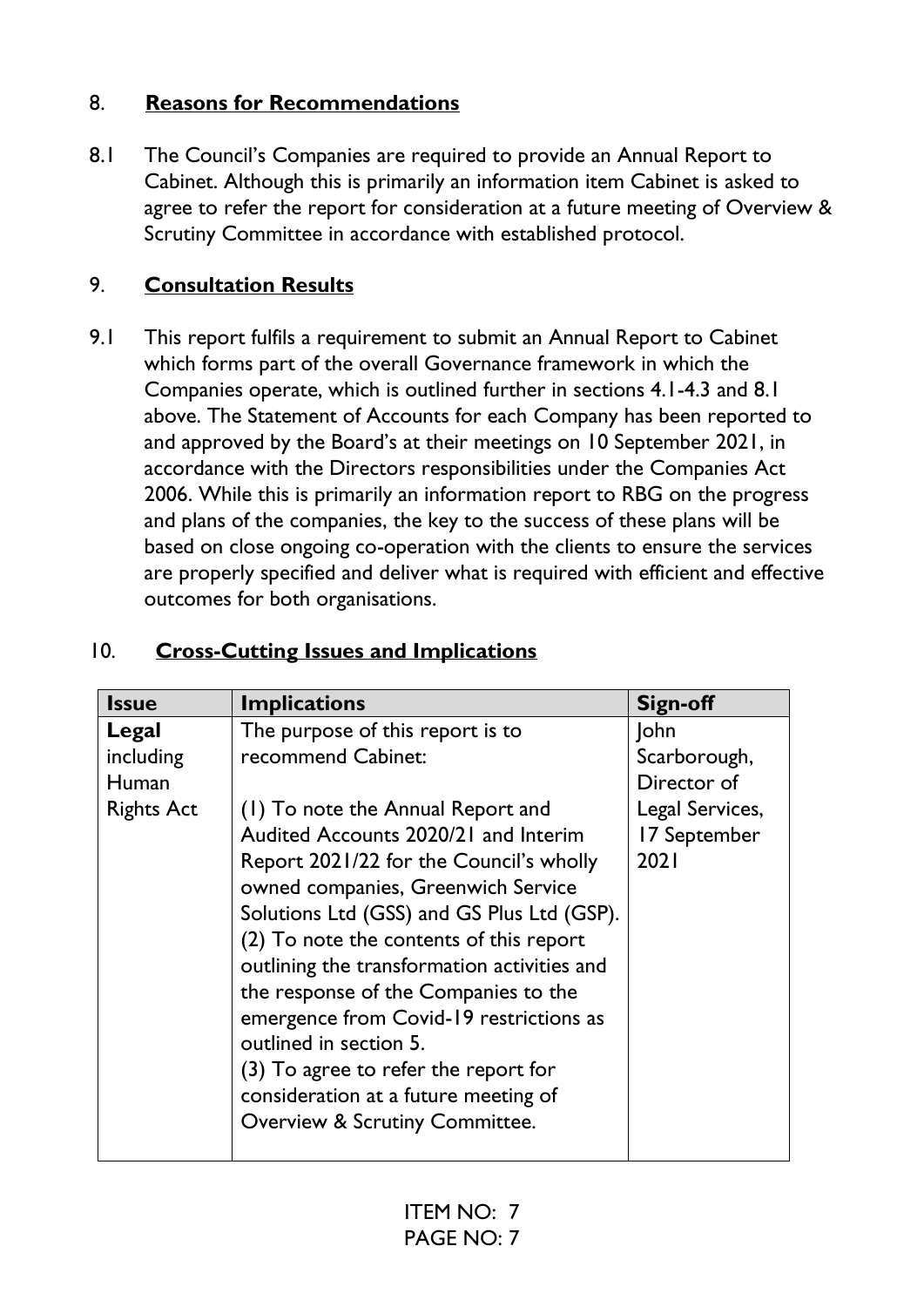|                    | The Council has a fiduciary duty to        |                         |
|--------------------|--------------------------------------------|-------------------------|
|                    | manage its resources effectively and to    |                         |
|                    | seek to keep losses to a minimum. If a     |                         |
|                    | company is no longer able to compete,      |                         |
|                    | then the Council needs to review its       |                         |
|                    | future which was done in the February      |                         |
|                    | 2019 Cabinet report. Updates have been     |                         |
|                    | provided to Cabinet in December 2020       |                         |
|                    | and via this report. If wound up, a        |                         |
|                    | company needs to ensure that everything    |                         |
|                    | possible is done to protect creditors.     |                         |
|                    | Whilst there are no specific legal         |                         |
|                    | implications arising from this report, the |                         |
|                    | financial position of both companies will  |                         |
|                    | need to be kept under regular review       |                         |
|                    | during the implementation period of the    |                         |
|                    | companies' transformation activities.      |                         |
| <b>Finance and</b> | The report is predominantly an             | Damon Cook,             |
| other              | information item, providing historic       | Director of             |
| resources          | financial performance, but also initial    | Finance,                |
|                    | trading updates for the current financial  | 17 September            |
|                    | year by the companies. Whilst the          | 2020                    |
|                    | Companies Act 2006 (as amended),           |                         |
|                    | requires the Directors of GSS and GSP to   |                         |
|                    | be responsible for the production of their |                         |
|                    | accounts and the appointment of an         |                         |
|                    | auditor (separate to that of the Council), |                         |
|                    | the Council is working closely with the    |                         |
|                    | company, through the Transformation        |                         |
|                    | <b>Strategy Group and Member Working</b>   |                         |
|                    | Group. This approach enables the council   |                         |
|                    | to maintain oversight of the               |                         |
|                    | Implementation Plan and overall risks.     |                         |
|                    | Despite the updated timescale for the      |                         |
|                    | transformation and the effects of COVID,   |                         |
|                    | the underlying position of the companies   |                         |
|                    | remains unchanged at this point in time    |                         |
| <b>Equalities</b>  | As an information item, the decisions      | <b>Mark</b>             |
|                    | recommended through this paper have a      | Armstrong,              |
|                    |                                            |                         |
|                    |                                            |                         |
|                    | remote or low relevance to the substance   | Head of<br>Accounting & |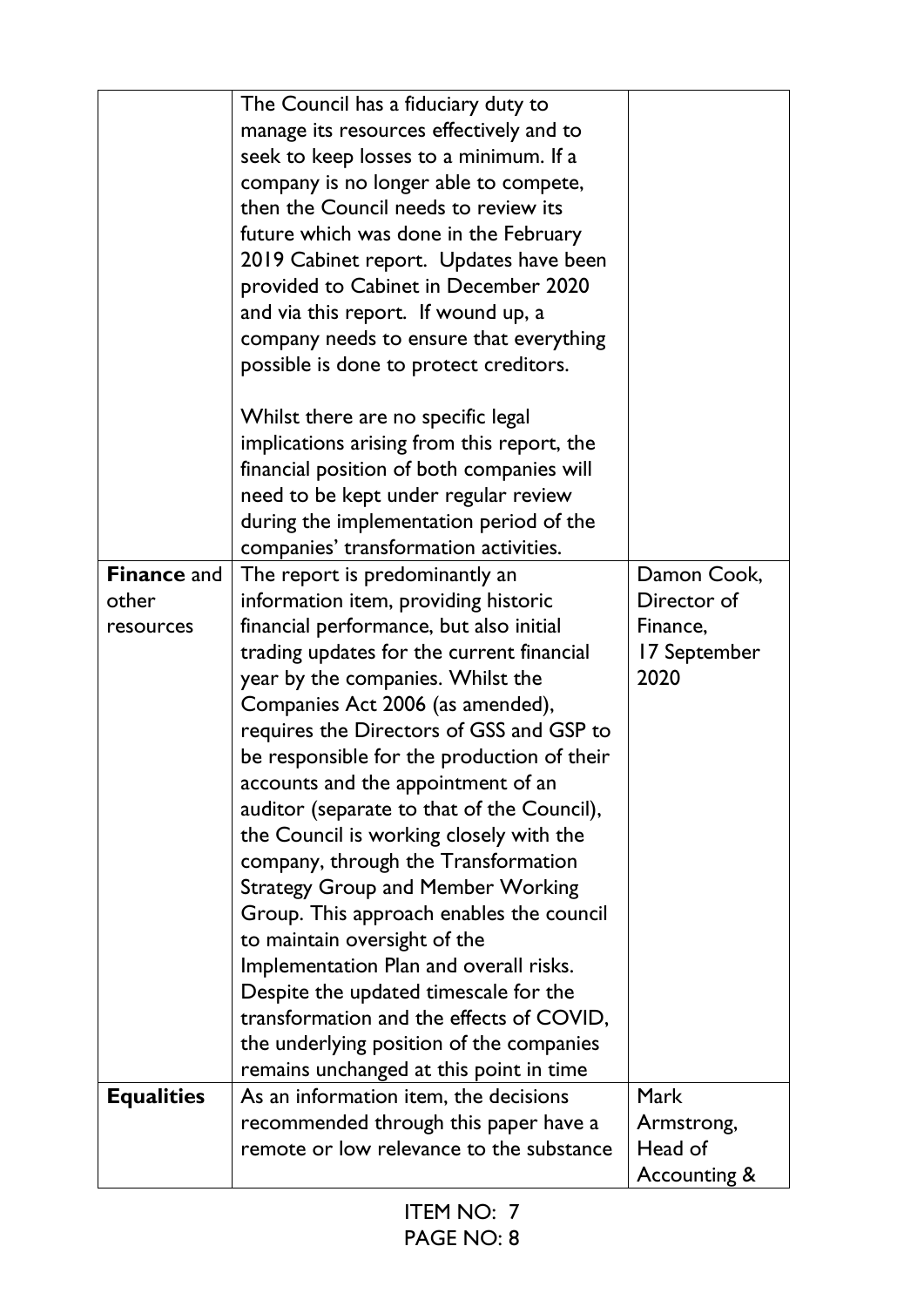|                | of the Equality Act. There is no apparent  | <b>Business</b> |
|----------------|--------------------------------------------|-----------------|
|                | equality impact on end users.              | Change          |
|                |                                            | (GSP/GSS        |
|                | The Companies are owned by the Council     | Transformation) |
|                | and are fully aligned to promote the Royal | 15/9/2021       |
|                | Borough of Greenwich's commitment to       |                 |
|                | the Equality Act 2010 and the Public       |                 |
|                | Sector Equality Duty as expressed in the   |                 |
|                | Council's Equality and Equity Charter and  |                 |
|                | the Council's Equality Objectives 2020-    |                 |
|                | 2024.                                      |                 |
| <b>Climate</b> | The report is an information item so has   | <b>Mark</b>     |
| Change         | no direct implications to consider. The    | Armstrong,      |
|                | Companies are owned by the Council and     | Head of         |
|                | provide services which include Fleet       | Accounting &    |
|                | Management, Passenger Transport,           | <b>Business</b> |
|                | Catering and Building FM and Cleaning and  | Change          |
|                | as such remain fully committed to working  | (GSP/GSS        |
|                | with the Council to promote more           | Transformation) |
|                | sustainable service solutions in response  | 15/9/2021       |
|                | to the Climate Emergency.                  |                 |

## 11. **Report Appendices**

- 11.1 The following documents are to be published with and form part of the report:
	- *Appendix A: GSP Annual Report & Audited Accounts 2020/21*
	- *Appendix B : GSS Annual Report & Audited Accounts 2020/21*

# 12. **Background Papers**

GS Plus Ltd & GSS Ltd – Annual Reports 2019/20 and Interim Report 2020/21, Cabinet 16/12/20 - Item 9